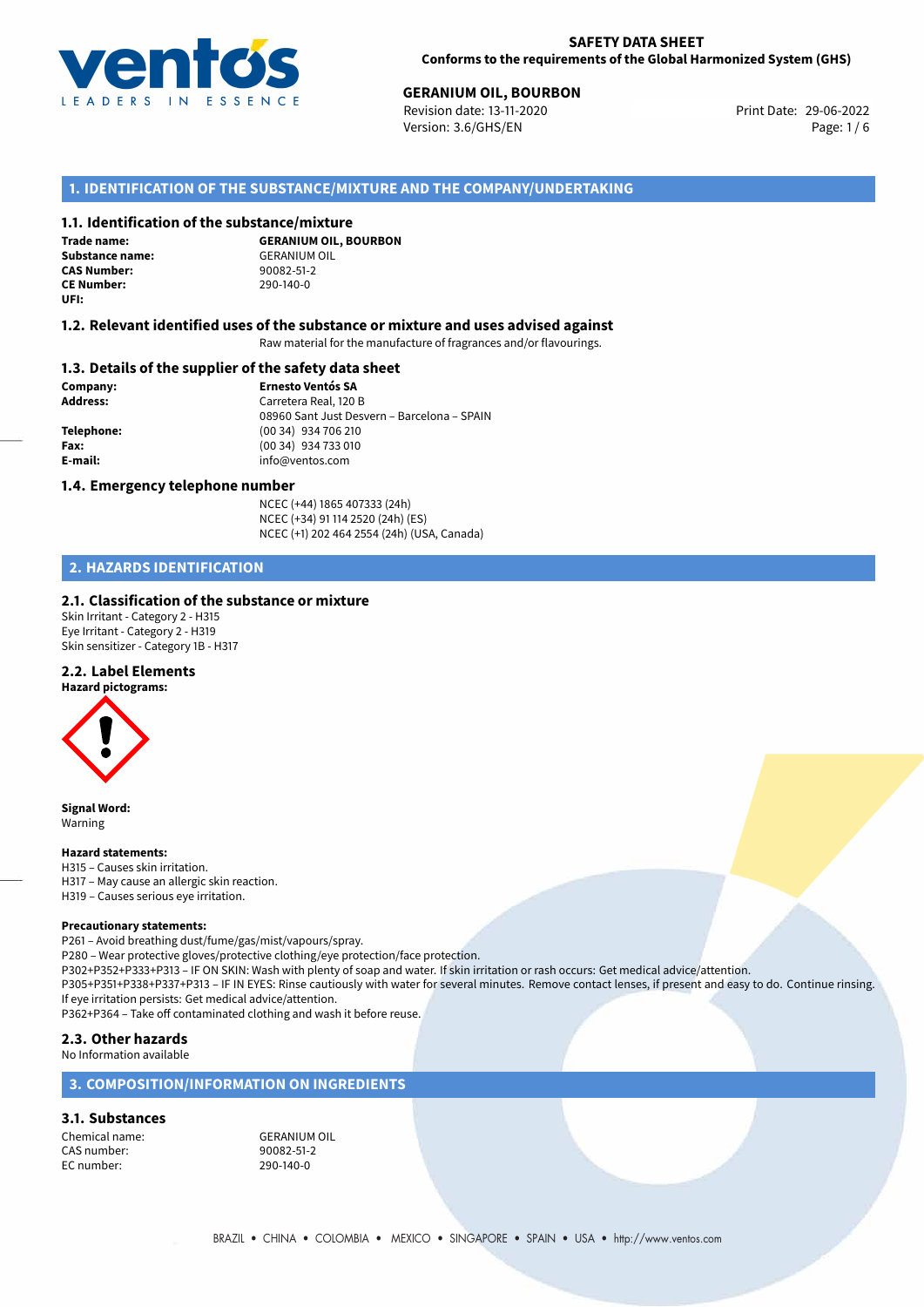

#### **SAFETY DATA SHEET Conforms to the requirements of the Global Harmonized System (GHS)**

**GERANIUM OIL, BOURBON**<br>
Revision date: 13-11-2020<br>
Version: 3.6/GHS/EN

Print Date: 29-06-2022<br>
Print Date: 29-06-2022<br>
Page: 2/6 Revision date: 13-11-2020 Version: 3.6/GHS/EN

#### **Hazardous constituents:**

| <b>Chemical Name</b>   | % (w/w)           | <b>CAS No</b><br><b>EC No</b> | <b>Classification according to GHS</b>                                                                                                                                                                                                                                                                                                                                    |  |
|------------------------|-------------------|-------------------------------|---------------------------------------------------------------------------------------------------------------------------------------------------------------------------------------------------------------------------------------------------------------------------------------------------------------------------------------------------------------------------|--|
| <b>CITRONELLOL</b>     | $>$ 25; $<$ 50    | 106-22-9<br>203-375-0         | Acute Toxicity - Category 5 (oral) - H303<br>Acute Toxicity - Category 5 (dermal) - H313<br>Skin Irritant - Category 2 - H315<br>Eye Irritant - Category 2A - H319<br>Skin sensitizer - Category 1B - H317<br>Hazardous to the aquatic environment, short-term (acute) - Category 2 - H401                                                                                |  |
| <b>GERANIOL</b>        | $\geq$ 10; <25    | 106-24-1<br>203-377-1         | Acute Toxicity - Category 5 (oral) - H303<br>Skin Irritant - Category 2 - H315<br>Serious eye damage - Category 1 - H318<br>Skin sensitizer - Category 1 - H317<br>Hazardous to the aquatic environment, short-term (acute) - Category 3 - H402                                                                                                                           |  |
| <b>ISOMENTHONE</b>     | $\geq$ 1; <10     | 491-07-6<br>207-727-4         | Flammable Liquids - Category 4 - H227<br>Acute Toxicity - Category 5 (oral) - H303<br>Skin Irritant - Category 2 - H315<br>Skin sensitizer - Category 1B - H317<br>Hazardous to the aquatic environment, short-term (acute) - Category 3 - H402                                                                                                                           |  |
| LINALOOL               | $\geq$ 1; $<$ 10  | 78-70-6<br>201-134-4          | Flammable Liquids - Category 4 - H227<br>Acute Toxicity - Category 5 (oral) - H303<br>Skin Irritant - Category 2 - H315<br>Eye Irritant - Category 2A - H319<br>Skin sensitizer - Category 1B - H317<br>Hazardous to the aquatic environment, short-term (acute) - Category 3 - H402                                                                                      |  |
| CITRONELLYL FORMATE    | $\geq$ 1; <10     | 105-85-1<br>203-338-9         | Skin Irritant - Category 2 - H315<br>Skin sensitizer - Category 1B - H317<br>Hazardous to the aquatic environment, short-term (acute) - Category 2 - H401                                                                                                                                                                                                                 |  |
| <b>MENTHONE</b>        | $\geq$ 1; <10     | 1074-95-9<br>214-049-2        | Flammable Liquids - Category 4 - H227<br>Acute Toxicity - Category 4 (oral) - H302<br>Skin Irritant - Category 2 - H315<br>Skin sensitizer - Category 1B - H317<br>Hazardous to the aquatic environment, short-term (acute) - Category 3 - H402<br>Hazardous to the aquatic environment, long-term (chronic) - Category 3 - H412                                          |  |
| <b>GERANYL FORMATE</b> | $\geq$ 1; $<$ 10  | 105-86-2<br>203-339-4         | Skin sensitizer - Category 1B - H317<br>Hazardous to the aquatic environment, short-term (acute) - Category 1 - H400<br>Hazardous to the aquatic environment, long-term (chronic) - Category 2 - H411                                                                                                                                                                     |  |
| ALPHA-PINENE           | $\geq$ 1; <10     | $80 - 56 - 8$<br>201-291-9    | Flammable Liquids - Category 3 - H226<br>Acute Toxicity - Category 4 (oral) - H302<br>Skin Irritant - Category 2 - H315<br>Skin sensitizer - Category 1B - H317<br>Aspiration hazard - Category 1 - H304<br>Hazardous to the aquatic environment, short-term (acute) - Category 1 - H400<br>Hazardous to the aquatic environment, long-term (chronic) - Category 1 - H410 |  |
| <b>CITRAL</b>          | $>$ 0.1; $<$ 1    | 5392-40-5<br>226-394-6        | Acute Toxicity - Category 5 (dermal) - H313<br>Skin Irritant - Category 2 - H315<br>Eye Irritant - Category 2A - H319<br>Skin sensitizer - Category 1B - H317<br>Hazardous to the aquatic environment, short-term (acute) - Category 2 - H401                                                                                                                             |  |
| <b>ROSE OXIDE</b>      | $\geq$ 0.1; <1    | 939-429-1                     | Skin Irritant - Category 2 - H315<br>Eye Irritant - Category 2 - H319<br>Toxic to reproduction - Category 2 - H361                                                                                                                                                                                                                                                        |  |
| <b>GERANYL FORMATE</b> | $>0.1$ ; <1       | 105-86-2<br>203-339-4         | Skin sensitizer - Category 1B - H317<br>Hazardous to the aquatic environment, short-term (acute) - Category 1 - H400<br>Hazardous to the aquatic environment, long-term (chronic) - Category 2 - H411                                                                                                                                                                     |  |
| BETA-CARYOPHYLLENE     | $\geq$ 0.1; $<$ 1 | 87-44-5<br>201-746-1          | Skin sensitizer - Category 1B - H317<br>Aspiration hazard - Category 1 - H304                                                                                                                                                                                                                                                                                             |  |
| <b>MENTHONE</b>        | $\geq$ 0.1; $<$ 1 | 89-80-5<br>201-941-1          | Flammable Liquids - Category 4 - H227<br>Acute Toxicity - Category 4 (oral) - H302<br>Skin Irritant - Category 2 - H315<br>Skin sensitizer - Category 1B - H317<br>Hazardous to the aquatic environment, short-term (acute) - Category 3 - H402<br>Hazardous to the aquatic environment, long-term (chronic) - Category 3 - H412                                          |  |
|                        | $\cdots$          | $\cdots$                      |                                                                                                                                                                                                                                                                                                                                                                           |  |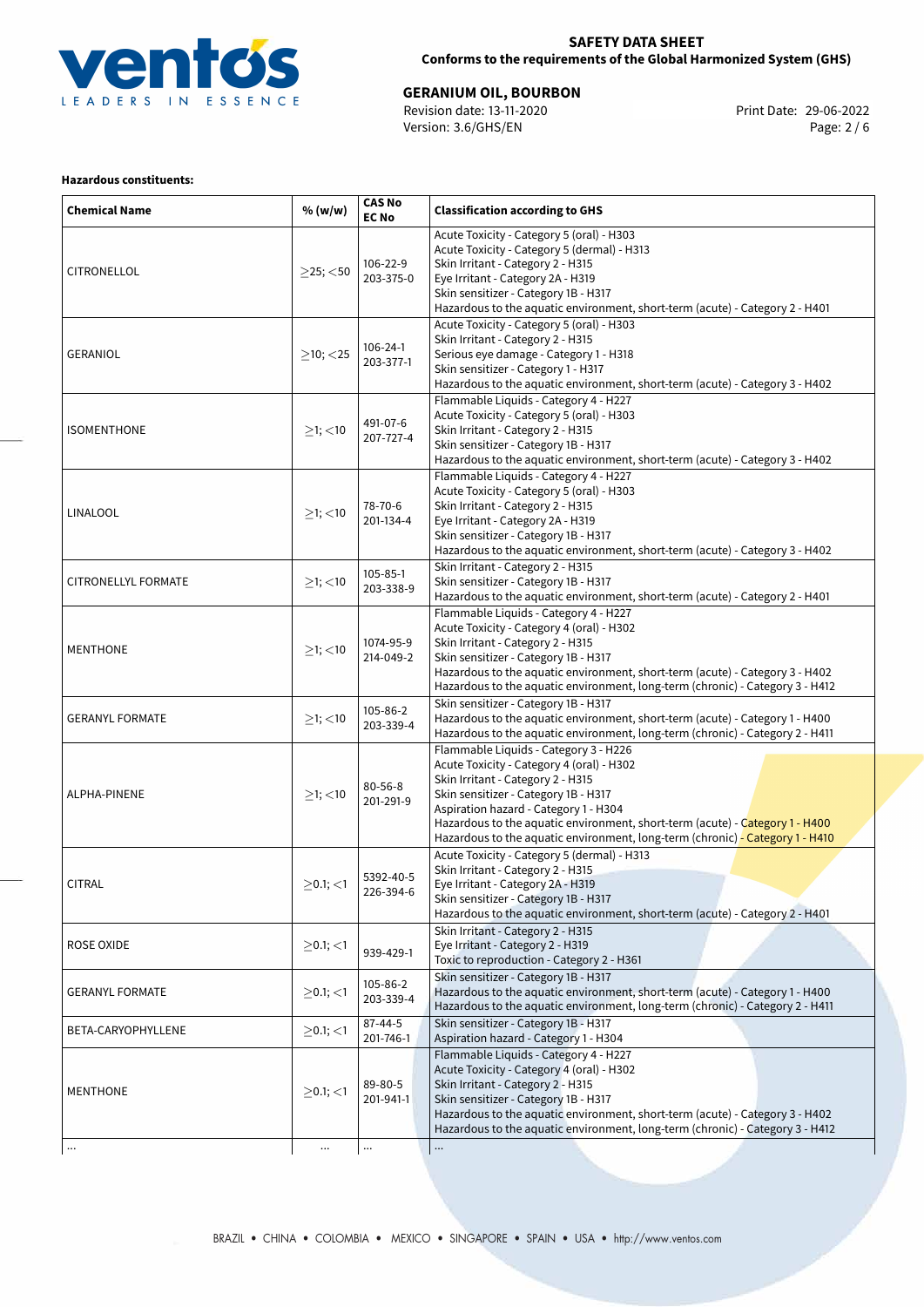

#### **SAFETY DATA SHEET Conforms to the requirements of the Global Harmonized System (GHS)**

# **GERANIUM OIL, BOURBON**<br> **29-06-2022 General Print Date: 29-06-2022 Print Date: 29-06-2022**

Revision date: 13-11-2020 Version: 3.6/GHS/EN Page: 3 / 6

| $\cdots$ | $\cdots$       | $\cdots$              | $\cdots$                                                                                                                                                                                                                                                                                                                     |
|----------|----------------|-----------------------|------------------------------------------------------------------------------------------------------------------------------------------------------------------------------------------------------------------------------------------------------------------------------------------------------------------------------|
| LIMONENE | $>0.1$ ; $<$ 1 | 138-86-3<br>205-341-0 | Flammable Liquids - Category 3 - H226<br>Skin Irritant - Category 2 - H315<br>Skin sensitizer - Category 1B - H317<br>Aspiration hazard - Category 1 - H304<br>Hazardous to the aquatic environment, short-term (acute) - Category 1 - H400<br>Hazardous to the aquatic environment, long-term (chronic) - Category 3 - H412 |

[See the full text of the hazard statements in section 16.](#page-5-0)

# **3.2. Mixtures**

Not applicable.

#### **4. FIRST-AID MEASURES**

#### **4.1. Description of necessary first aid measures**

| Ingestion:    | Rinse mouth with water.                                                                                               |
|---------------|-----------------------------------------------------------------------------------------------------------------------|
|               | Obtain medical advice.                                                                                                |
|               | Keep at rest. Do not induce vomiting.                                                                                 |
| Eye contact:  | In case of contact with eyes, rinse immediately with plenty of water for at least 15 minutes and seek medical advice. |
| Inhalation:   | Remove person to fresh air and keep at rest.                                                                          |
|               | Seek immediate medical advice.                                                                                        |
| Skin contact: | Take off immediately all contaminated clothing.                                                                       |
|               | Thoroughly wash affected skin with soap and water.                                                                    |
|               | Seek medical attention if symptoms persist.                                                                           |

#### **4.2. Most important symptoms and effects, both acute and delayed** No information available.

#### **4.3. Indication of any immediate medical attention and special treatment needed**

No information available.

#### **5. FIRE-FIGHTING MEASURES**

### **5.1. Extinguishing Media**

Water spray, carbon dioxide, dry chemical powder or appropriate foam. For safety reasons do not use full water jet.

#### **5.2. Special hazards arising from the substance or mixture**

Known or Anticipated Hazardous Products of Combustion: Emits toxic fumes under fire conditions.

#### **5.3. Advice for firefighters**

High temperatures can lead to high pressures inside closed containers. Avoid inhalation of vapors that are created. Use appropriate respiratory protection. Do not allow spillage of fire to be poured into drains or watercourses. Wear self-contained breathing apparatus and protective clothing.

### **6. ACCIDENTAL RELEASE MEASURES**

#### **6.1. Personal precautions, protective equipment and emergency procedures**

Evacuate surronding areas. Ensure adequate ventilation. Keep unnecessary and unprotected personnel from entering. Do not breathe vapor/spray. Avoid contact with skin and eyes. Information regarding personal protective measures: see section 8.

#### **6.2. Environmental precautions**

To avoid possible contamination of the environment, do not discharge into any drains, surface waters or groundwaters.

#### **6.3. Methods and materials for containment and cleaning up**

Cover with an inert, inorganic, non-combustible absorbent material (e.g. dry-lime, sand, soda ash). Place in covered containers using non-sparking tools and transport outdoors. Avoid open flames or sources of ignition (e.g. pilot lights on gas hot water heater). Ventilate area and wash spill site after material pickup is complete.

#### **6.4. Reference to other sections**

Information regarding exposure controls, personal protection and disposal considerations can be found in sections 8 and 13.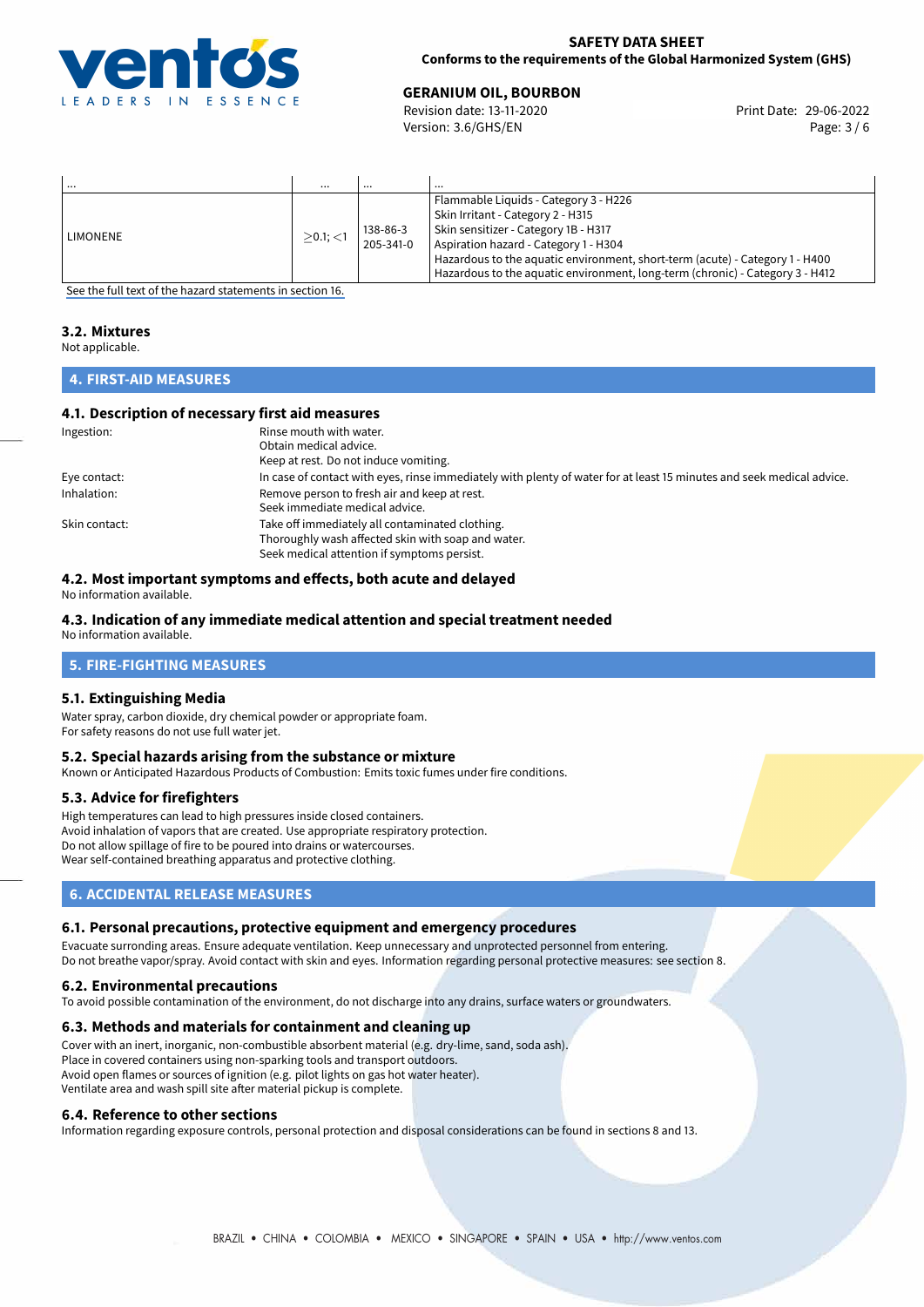

# **GERANIUM OIL, BOURBON**<br> **29-06-2022 General Print Date: 29-06-2022 Print Date: 29-06-2022**

Revision date: 13-11-2020 Version: 3.6/GHS/EN Page: 4 / 6

#### **7. HANDLING AND STORAGE**

#### **7.1. Precautions for safe handling**

Do not store or handle this material near food or drinking water. Do not smoke. Avoid contact with the eyes, skin and clothing. Wear protective clothing and use glasses. Observe the rules of safety and hygiene at work. Keep in the original container or an alternative made from a compatible material.

## **7.2. Conditions for safe storage, including any incompatibilities**

Store in tightly closed and preferably full containers in a cool, dry and ventilated area, protected from light. Keep away from sources of ignition (e.g. hot surfaces, sparks, flame and static discharges). Keep away from incompatible materials (see section 10).

#### **7.3. Specific end use(s)**

No information available.

**8. EXPOSURE CONTROLS AND PERSONAL PROTECTION**

#### **8.1. Control parameters**

Components with occupational exposure limits:

| Chemical Name       | <b>CAS No</b> | Norm.                    | 8 hr.         |     |                   | 15 min.       |     |                   |
|---------------------|---------------|--------------------------|---------------|-----|-------------------|---------------|-----|-------------------|
|                     |               |                          |               | ppm | mg/m <sup>3</sup> |               | ppm | mg/m <sup>3</sup> |
| ' LINALOOL          | 78-70-6       | ES (España)              | <b>VLA-ED</b> |     |                   | <b>VLA-EC</b> |     |                   |
| <sup>'</sup> CITRAL | 5392-40-5     | ES (España) <sup>1</sup> | <b>VLA-ED</b> |     |                   | <b>VLA-EC</b> |     |                   |
|                     |               | PL (Polska)              | <b>NDS</b>    |     | 27                | <b>NDSCh</b>  |     | 54                |

<sup>1</sup> Possibility of significant uptake though the skin.

#### **8.2. Exposure controls**

Measures should be taken to prevent materials from being splashed into the body.

acceptable levels.

# Provide adequate ventilation, according to the conditions of use. Use a mechanical exhaust if required.

#### **8.3. Individual protection measures, such as personal protective equipment** Eye/Face protection: Chemical safety goggles are recommended. Wash contaminated goggles before reuse. Hand Protection: Chemical-resistant gloves are recommended. Wash contaminated gloves before reuse.<br>Body protection: Personal protective equipment for the body should be selected based on the task bein Personal protective equipment for the body should be selected based on the task being performed and the risks involved. Respiratory Protection: In case of insufficient ventilation, use suitable respiratory equipment. Environmental exposure controls: Emissions from ventilation or process equipment should be checked to ensure they comply with *environmental* protection legislation. In some cases, filters or engineering modifications to the process equipment will be necessary to reduce emissions to

#### **9. PHYSICAL AND CHEMICAL PROPERTIES**

#### **9.1. Information on basic physical and chemical properties**

| Appearance:                         | Liquid                    |
|-------------------------------------|---------------------------|
| Colour:                             | Conforms to standard      |
| Odour:                              | Conforms to standard      |
| Odour theshold:                     | Not determined            |
| pH:                                 | Not determined            |
| Melting point/freezing point:       | Not determined            |
| Boling point/boiling range (°C):    | Not determined            |
| Flash point:                        | $85^{\circ}$ C            |
| Evaporation rate:                   | Not determined            |
| Flammability:                       | Not determined            |
| Lower flammability/Explosive limit: | Not determined            |
| Upper flammability/Explosive limit: | Not determined            |
| Vapour pressure:                    | Not determined            |
| Vapour Density:                     | Not determined            |
| Density:                            | $0,88-0,895$ g/mL (20)    |
| Relative density:                   | $0,88 - 0,895$ (20°C)     |
| Water solubility:                   | <b>INSOLUBLE IN WATER</b> |

g/mL (20°C)<br>(20°C)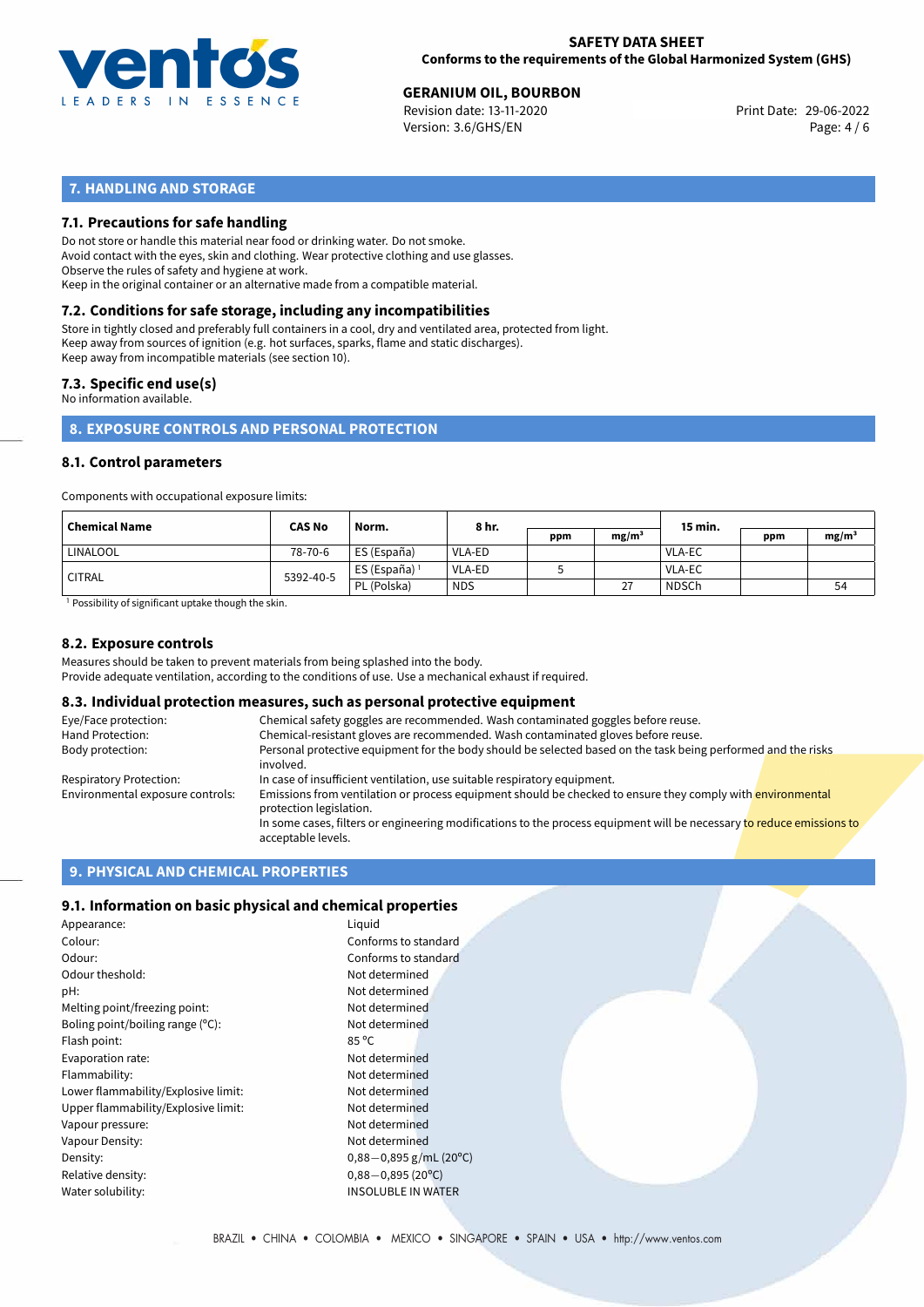

# **GERANIUM OIL, BOURBON**<br> **29-06-2022 Revision date: 13-11-2020 GER**

Revision date: 13-11-2020 Version: 3.6/GHS/EN Page: 5 / 6

- Solubility in other solvents: SOLUBLE IN ETHANOL Partition coefficient n-octanol/water: Not determined Auto-ignition temperature: Not determined Decomposition temperature: Not determined Viscosity, dynamic: Not determined Viscosity, kinematic: Not determined Explosive properties: Not determined Oxidising properties: NONE EXPECTED
	-

### **10. STABILITY AND REACTIVITY**

#### **10.1. Reactivity**

No hazardous reactions if stored and handled as prescribed/indicated.

#### **10.2. Chemical stability**

The product is stable if stored and handled as prescribed/indicated.

#### **10.3. Possibility of hazardous reactions**

No hazardous reactions if stored and handled as prescribed/indicated.

#### **10.4. Conditions to Avoid**

Conditions to Avoid: Excessive heat, flame or other ignition sources.

#### **10.5. Incompatible materials**

Avoid contact with strong acids and bases and oxidizing agents.

#### **10.6. Hazardous decomposition products**

During combustion may form carbon monoxide and unidentified organic compounds.

### **11. TOXICOLOGICAL INFORMATION**

| <b>Acute toxicity</b>             | Based on the data available, the criteria for classification are not met. |  |
|-----------------------------------|---------------------------------------------------------------------------|--|
| Skin corrosion/irritation         | Causes skin irritation.                                                   |  |
| Serious eye damage/irritation     | Causes serious eye irritation.                                            |  |
| Respiratory or skin sensitisation | May cause an allergic skin reaction.                                      |  |
| Germ cell mutagenicity            | Based on the data available, the criteria for classification are not met. |  |
| Carcinogenicity                   | Based on the data available, the criteria for classification are not met. |  |
| <b>Reproductive toxicity</b>      | Based on the data available, the criteria for classification are not met. |  |
| <b>STOT-single exposure</b>       | Based on the data available, the criteria for classification are not met. |  |
| <b>STOT-repeated exposure</b>     | Based on the data available, the criteria for classification are not met. |  |
| <b>Aspiration hazard</b>          | Based on the data available, the criteria for classification are not met. |  |

### **12. ECOLOGICAL INFORMATION**

#### **12.1. Toxicity**

**Assessment:**

Based on the data available, the criteria for classification are not met. **Experimental/calculated data:** No information available.

### **12.2. Degradability**

No information available.

#### **12.3. Bioaccumulative potential**

No information available.

### **12.4. Soil mobility**

No information available.

#### **12.5. Other adverse effects**

See also sections 6, 7, 13 and 15 Do not allow to get into waste water or waterways.